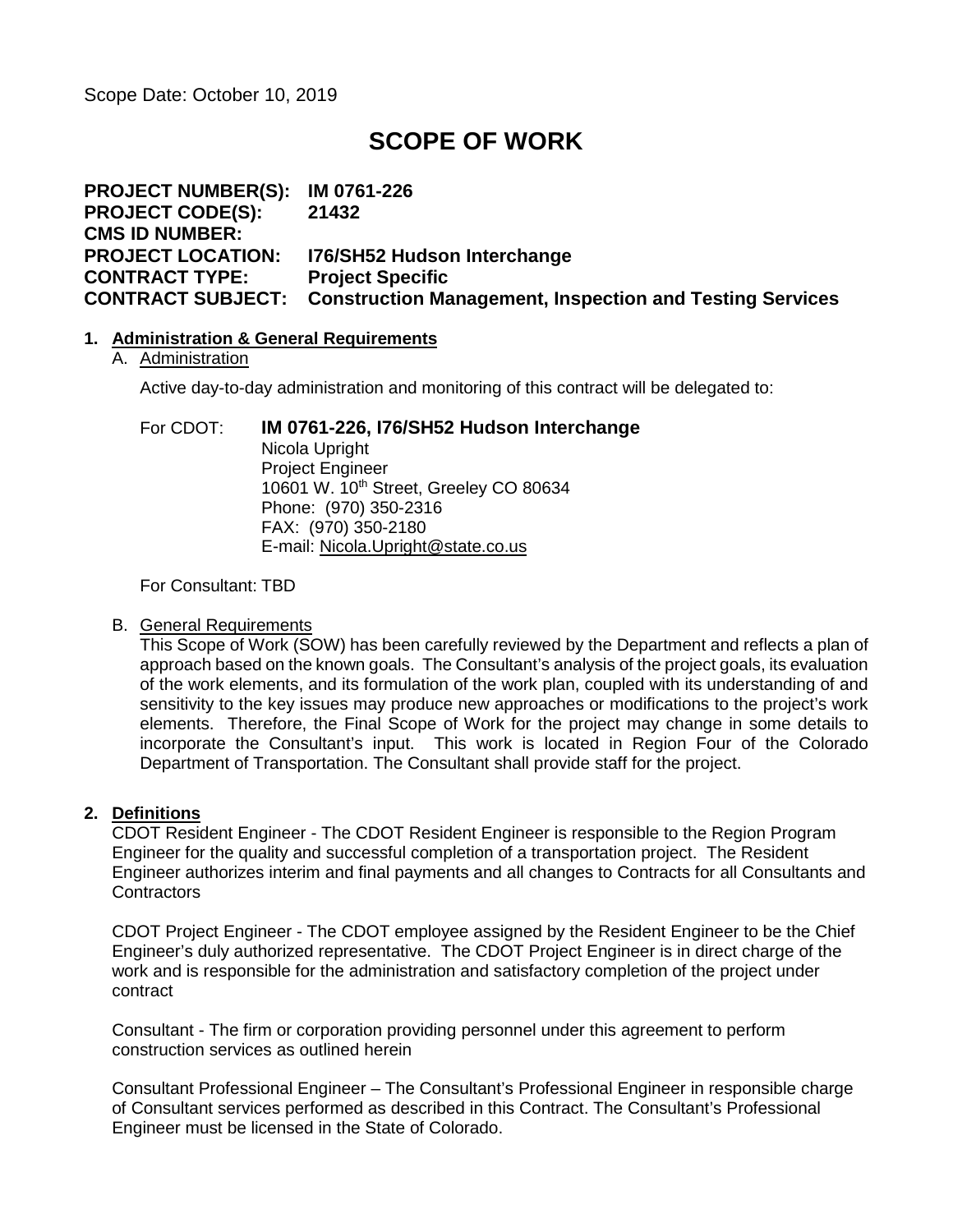Consultant Project Manager - The Consultant employee who administers the Consultant contract with CDOT. The Consultant Project Manager works under the responsible charge of the Consultant's Professional Engineer. The Consultant Project Manager, if a Professional Engineer licensed in the State of Colorado, may be the same person as the Consultant Professional Engineer.

Consultant Assistant Project Engineer – A consultant employee who assists the CDOT Project Engineer in the administration of the CDOT contract with the Contractor. The Consultant Assistant Project Engineer will report directly to the CDOT Project Engineer. The Consultant Assistant Project Engineer will Consultant Inspector - Consultant employee who performs construction inspection services, and other project-related services under the responsible charge of the Consultant's Professional Engineer, at the direction of the CDOT Project Engineer

Consultant Inspector - Consultant employee who performs construction inspection services, and other project-related services under the responsible charge of the Consultant's Professional Engineer, at the direction of the CDOT Project Engineer.

Consultant Inspector/Materials Testing Technician – A consultant employee who performs material testing duties as well as some limited construction inspection duties.

Consultant Materials Testing Technician (MTT) - Consultant employee who performs construction materials testing services, construction inspection, and other project-related services under the responsible charge of the Consultant's Professional Engineer, at the direction of the CDOT Project Engineer.

Contractor - The individual, firm, or corporation contracting with CDOT to construct a transportation project.

### **3. General Requirements for Personnel, Vehicles, and Equipment**

A. During construction, CDOT anticipates utilizing the following personnel to perform the work. The Consultant shall furnish up to approximately:

1 Consultant Senior Inspector (that is well rounded and can serve as an Asst. Project Manager as needed)

- 1 Consultant Junior Inspector
- 1 Consultant Materials Testing Technician
- 1 Consultant Materials Testing Technician (not full time to the projects)
- 1 Consultant CPM Schedule Expert (not full time to projects)
- 1 Drone Pilot with the capability for photos and mapping of the site for quantities
- B. All personnel furnished by the Consultant shall have an appropriate vehicle, equipped with flashing amber beacon, all personal protective equipment, and a functional cellular phone in addition to specific equipment needs outlined in the qualifications section for each classification of personnel provided by the consultant.
- C. Conditions Applicable to all Consultant Personnel: Overtime / Travel Pay / Commute Miles /Per Diem - Overtime hours will be paid by CDOT at the same rate as regular, non-overtime hours. Travel time in one direction will be paid. Commuting mileage (limited to 100 miles per day or actual one way trip commuting distance, whichever is less), will be paid. In lieu of payment for Travel Time and Commuting mileage CDOT will pay per diem in accordance with State Fiscal Rules.
- D. Labor, Materials, Vehicles & Equipment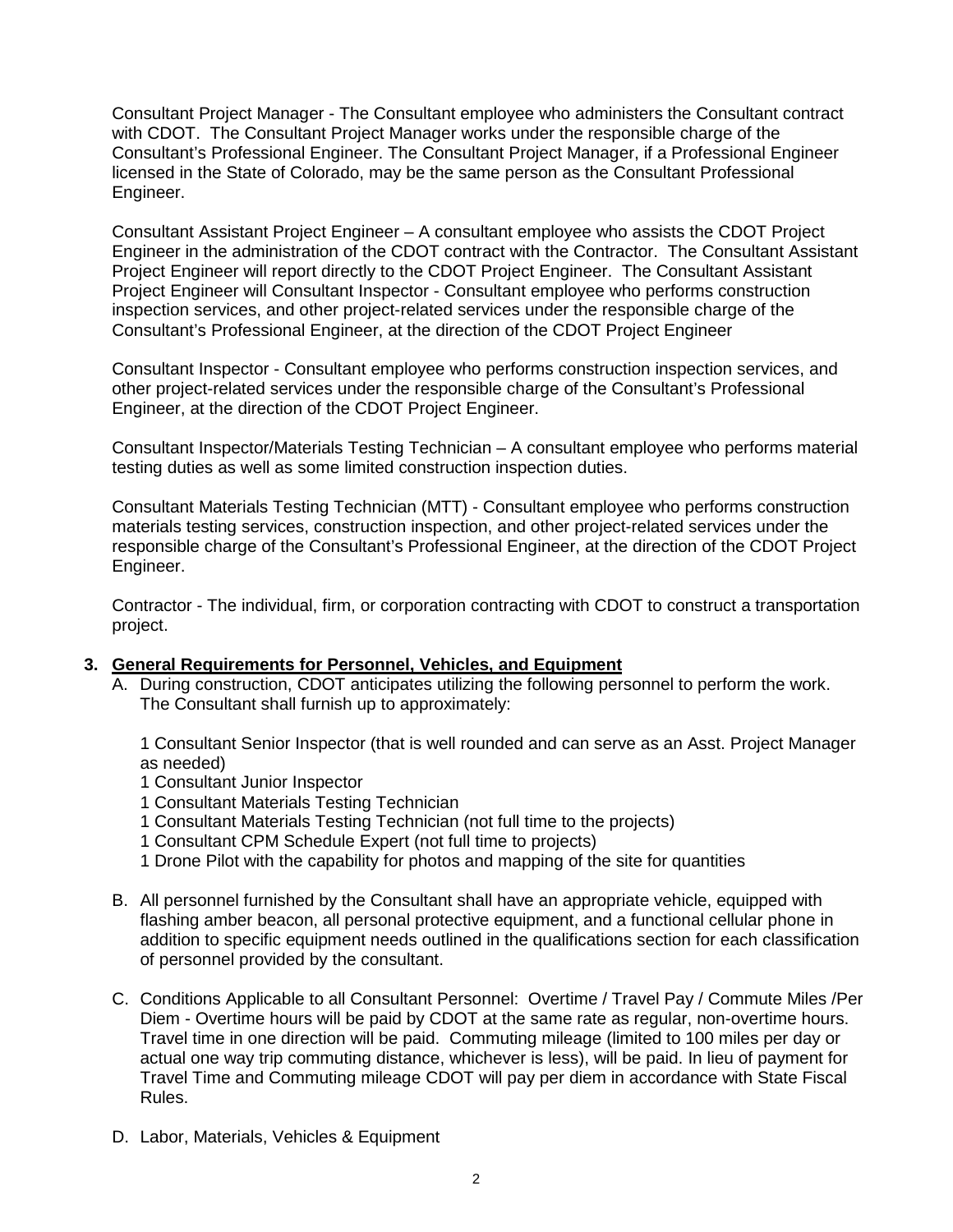The Consultant shall provide the following for their personnel assigned to the project and as agreed to by the CDOT Project Engineer and the Consultant Assistant Project Manager each employee will have access to the following:

- A suitable vehicle equipped with at least one (1) flashing, oscillating, or rotating amber beacon that shall be visible a minimum of five hundred (500) feet in normal sunlight.
- Consultant Inspectors' vehicles shall each be equipped with an electronic distancemeasuring device, accurate to within +/- 5 feet per mile.
- A cellular phone.
- Each with a computer with networking capability sufficient for accessing internet email through a project-supplied internet-service provider. Each computer shall be loaded with MS Office software (latest version), including MS Word and MS Excel at a minimum. Computers shall be capable of running current CDOT software, including Asphalt '03, Voids '03, Site Manager, etc. A printer is required for each computer.
- Miscellaneous equipment (calculator, office supplies, safety equipment, etc.) required to perform the work (ASTM Certified Work Boots, ANSI Certified Hardhat (Z89.1 stamp and be High Visibility), Safety Glasses (Z87 stamp on the glasses/goggles) and Approved Safety Vest. (Meeting or exceeding ISEA for Class 3), including all applicable manuals.
- CDOT will provide a field office space.

# **4. Personnel Qualifications**

Personnel qualifications, staffing level, and number and types of vehicles shall be subject to the approval of the Engineer. The Consultant shall assign personnel for the duration of the Contract unless otherwise approved by the Engineer. Employees required to operate vehicles must possess and maintain a valid State of Colorado driver's license. The Consultant Inspectors permanently assigned to a project shall be competent in road and bridge construction and be thoroughly familiar with CDOT specifications, manuals, forms, and documentation requirements including Site-Manager. The level of qualification provided shall be as requested and approved by the CDOT Resident Engineer. The qualifications for the level(s) shall be commensurate to experience, and are as follows:

- Materials Testing Technician four (4) or more years of experience in Materials testing and at least two (2) years of previous CDOT experience. At least 2 previous projects using LIMS.
- Inspector four (4) or more vears of experience in the Inspection of CDOT Bridge Construction and Highway construction inspection.
- Asst. Project Engineer fifteen (15) or more years of experience in highway construction project management and supervision of consultant inspectors and testers. It is desirable that the Asst. Project Engineer has at least 10 years of experience working on CDOT roadway and bridge projects.
- Consultant CPM Schedule Expert ten (10) years of overall experience in highway construction, and a minimum of three major CDOT projects performed in accordance with 108.03 and a certified Planning & Scheduling Professional (AACE International PSP Certification).

A copy of work experience and proof of Certification and/or License shall be provided to the CDOT Project Engineer before work begins. Personnel provided by the Consultant who do not meet all of the specified requirements, or who fail to perform their work in an acceptable manner, shall be removed from the project when determined and directed by the CDOT Project Engineer.

# A. **Consultant Materials Testing Technician Requirements**

1. Project Standards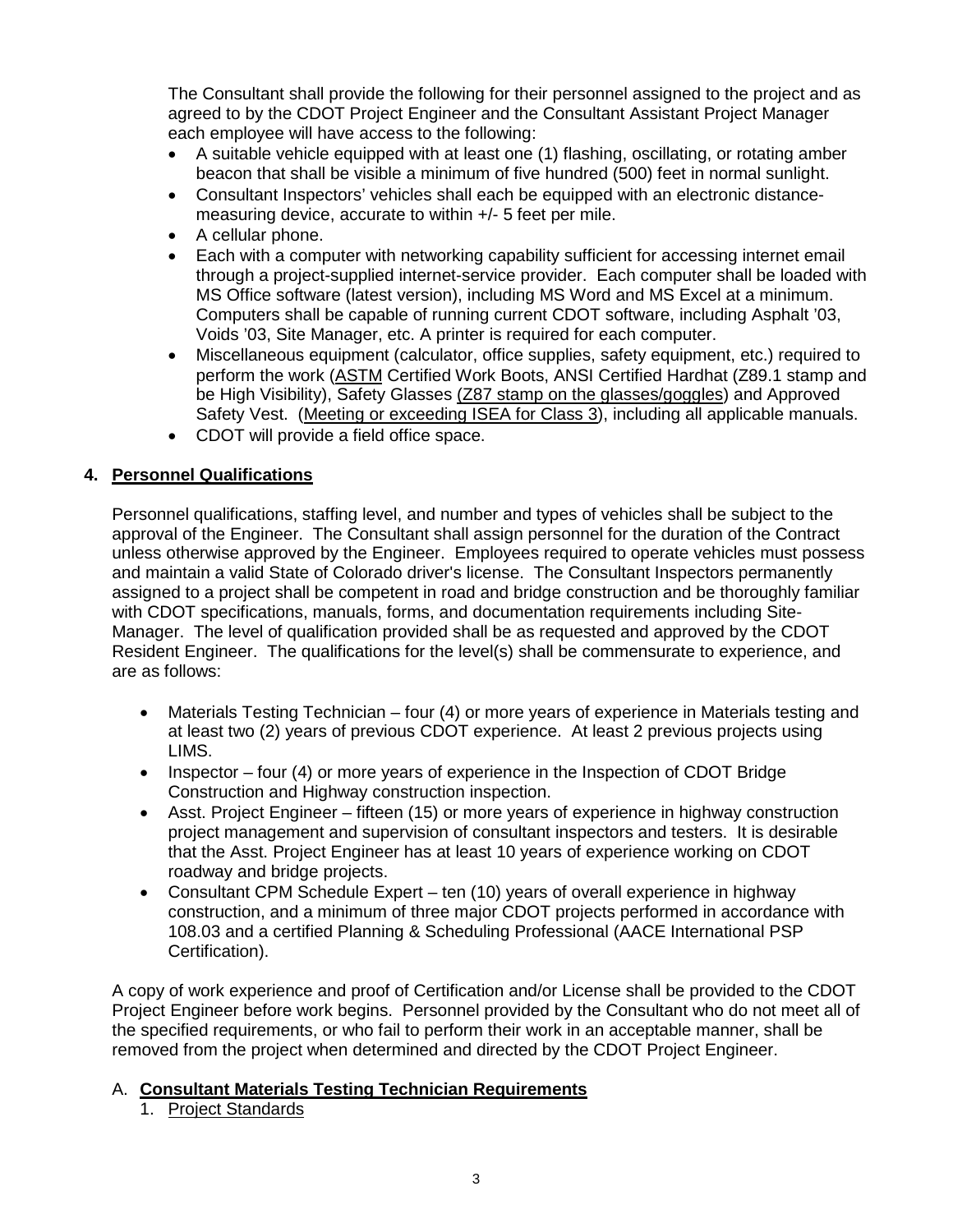All sampling, testing, inspection, and documentation shall be in accordance with the Colorado Department of Transportation (CDOT) Construction Manual and Field Materials Manual. The applicable CDOT Manual shall be the one currently in use when the construction project is advertised.

If the required method is not described in the CDOT Field Materials Manual, the required work shall be completed in accordance with:

- a) AASHTO Standard Specifications for Transportation Materials and Methods of Sampling and Testing (as revised and supplemented), or
- b) The ASTM Standards and Tentatives, in this order.

Proposed work procedures shall be coordinated with the CDOT Project Engineer prior to the start of work.

2. General Work Description

The Consultant MTT (Materials Testing Technician) shall sample, test, and document all materials incorporated into the project. This includes materials delivered to the project that are listed in the Summary of Approximate Quantities or referred to in the Design/Build Plans and Specifications. The number of tests required shall be in accordance with the Schedule in the Field Materials Manual. Additional quantities may be added by Contract Modification Order, or plan approximate quantities may be increased or decreased. The MTT, the Consultant Project Manager, and CDOT's Project Engineer will review project quantities on a weekly basis to ensure that sufficient tests have been performed for all material placed to date. The consultant shall also provide any other project-related services requested by the CDOT Project Engineer.

Testing of materials that are specifically designated to be pre-inspected or pre-tested by this or any other Department of Transportation will remain the responsibility of CDOT. The MTT shall document and transport samples of any and all materials to the CDOT Region or Central Laboratory that are required to be tested by CDOT, regardless of pre-inspection or pre-testing responsibilities. The items and test frequencies of CDOT tested materials shall be in accordance with the column titled "Central Laboratory" in the Schedule in the Field Materials Manual.

3. Additional Labor, Materials, Vehicles & Equipment Required;

The Consultant shall furnish the Consultant Materials Testing Technician with the following:

- A computer with networking capability sufficient for accessing internet email through a project-supplied internet-service provider. This computer shall be loaded with MS Office software (2003 version or later), including MS Word and MS Excel at a minimum. This computer shall be capable of running current CDOT software, including Asphalt '03, Voids '03, Site Manager, etc. This computer shall be connected or networked to the Consultant-supplied main project printer/scanner described above, or shall be provided with a separate stand-alone printer.
- Miscellaneous equipment (calculator, office supplies, safety equipment, etc.) required to perform the work (ASTM Certified Work Boots, ANSI Certified Hardhat (Z89.1 stamp and be High Visibility), Safety Glasses (Z87 stamp on the glasses/goggles) and Approved Safety Vest. (Meeting or exceeding ISEA for Class 3) including all applicable manuals.
- CDOT will provide a Class II field laboratory and any required traffic control.

The following equipment shall be furnished along with the MTT for each project in sufficient quantity and in good working order (with current calibration) to ensure accurate performance of all work required in a timely manner:

• Nuclear Asphalt-Content Gauge;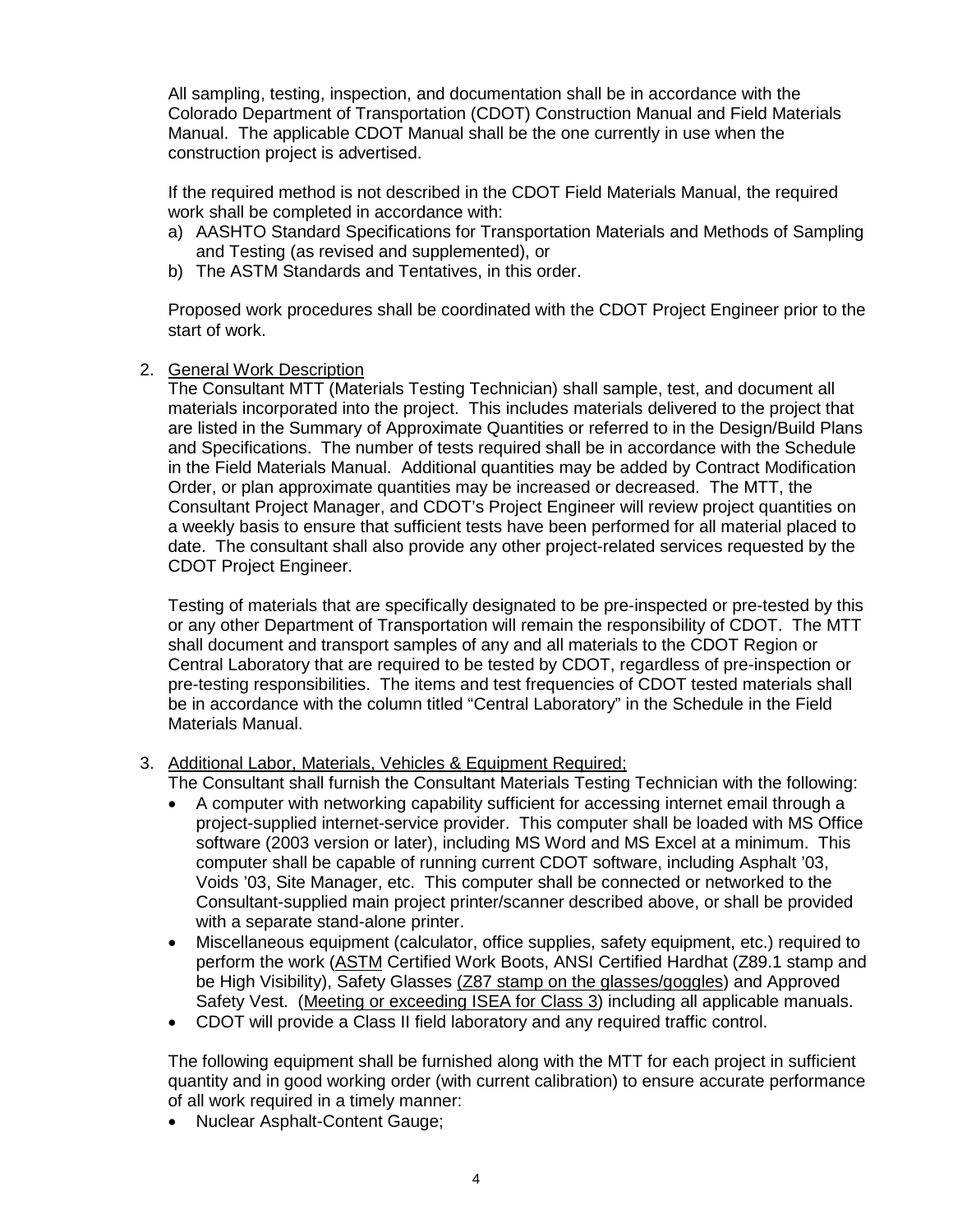- Nuclear Moisture/Density Gauge; (Calibrated according to CDOT requirements)
- Concrete air meter, slump cone, and other concrete testing equipment;
- Sieves for aggregates and soil gradations, including a full set of Half Height Sieves;
- Electronic scales;
- Asphalt & A/C sample containers and small tools;
- Proctor equipment for soil curves and one point tests;
- Atterburg, Rice value, and Sand Equivalent equipment;
- Sample drying equipment;
- Concrete cylinder molds which meet AASHTO requirements except that paper molds shall not be used, and plastic molds shall not be reused;
- Miscellaneous equipment for performing the required soils, asphalt and concrete tests.

# 4. Personnel Qualifications

Personnel qualifications, staffing level, and number and types of vehicles shall be subject to the approval of the Engineer. The MTT shall be thoroughly familiar with CDOT specification, manuals, forms, and documentation requirements. The MTT shall be permanently assigned to a project for the duration of the project and shall have the following qualifications:

- The MTT performing concrete tests shall be certified by *The American Concrete Institute (ACI)*.
- The MTT performing hot bituminous pavement tests shall be Level II, A&B certified by *The Colorado Asphalt Technician Certification Program (LabCAT)*.
- WAQTC, Soils Certification/ Inspection.
- The MTT shall be thoroughly familiar with CDOT specification, manuals, forms, and documentation requirements.
- The MTT shall have experience with LIMS and be able to obtain LIMS access for the project.

\* Or equivalent as agreed to by the CDOT Project Engineer.

A copy of work experience and proof of Certification, Degree, and/or License shall be provided to the CDOT Project Engineer before work begins. Personnel provided by the consultant who do not meet all of the specified requirements, or who fail to perform their work in an acceptable manner, shall be removed from the project when determined and directed by the CDOT Project Engineer.

5. Documentation

Each of the Consultant's personnel shall maintain a daily diary for each day they perform work on the project. They shall use CDOT's automated Form 103a - Project Diary unless otherwise directed by the Engineer. The contents of the diary shall be brief and accurate statements of progress and conditions encountered during the prosecution of the work, and sketches as needed for clarification and documentation. Editorial comments are not to be incorporated in the diaries or on any written correspondence applicable to the project. A copy of the daily diary shall be available to the CDOT Project Engineer at the end of each workday.

Test results and sample submittals transmitted to CDOT's Region or Central Laboratory shall be recorded on appropriate CDOT Forms and in LIMS. The MTT may use CDOT worksheets or worksheets approved by the CDOT Project Engineer. CDOT Forms and worksheets are available through the CDOT Project Engineer.

The MTT shall furnish the CDOT Project Engineer with original copies of all worksheets and test results on a daily basis. The MTT shall also keep the CDOT Form 626 up to date at all times and provide copies of this form to the CDOT Project Engineer within 12 hours. The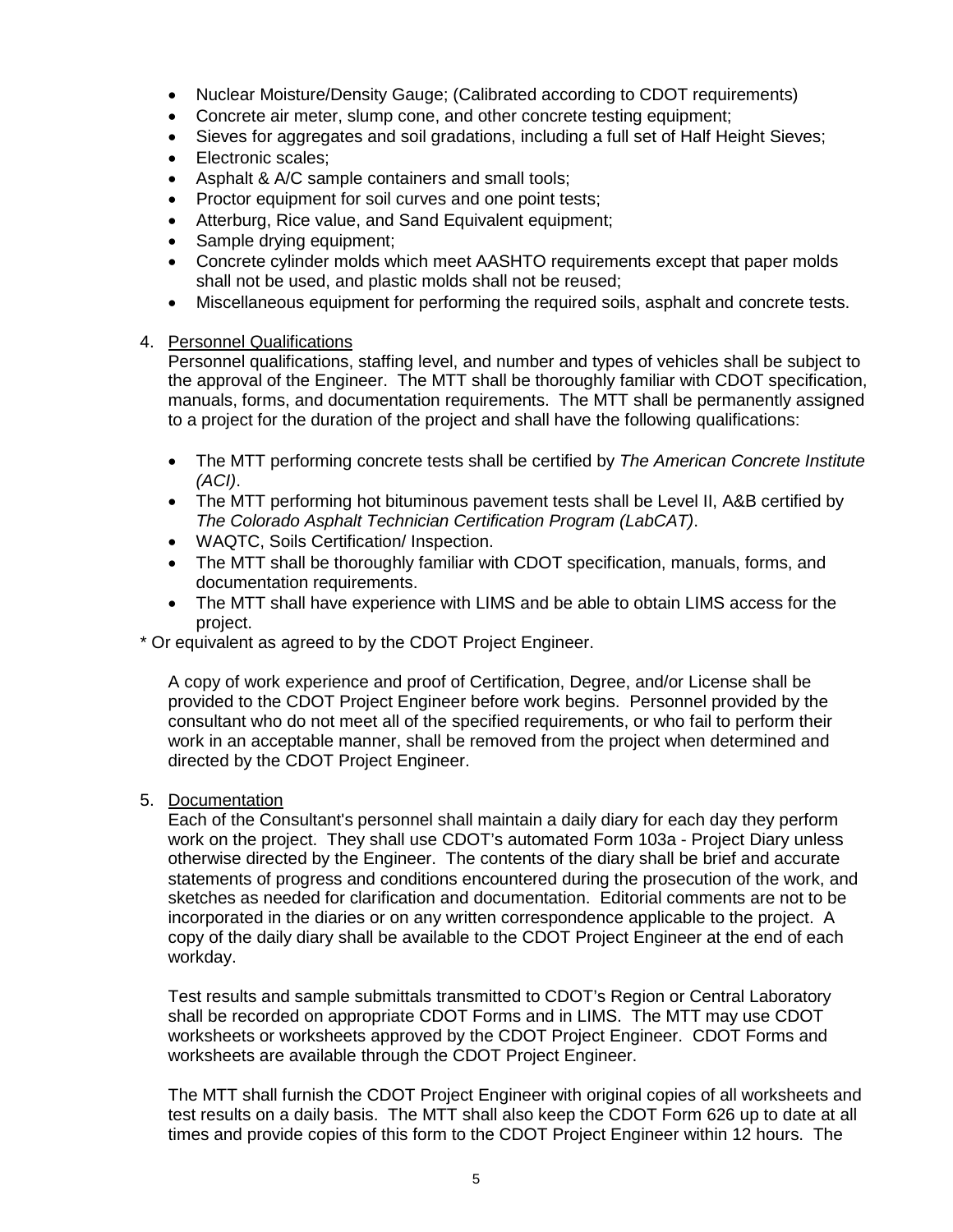CDOT Project Engineer shall be informed immediately of any non-specification material. At the discretion of the CDOT Project Engineer, the MTT may also be required to provide the CDOT Form 626 to the contractor within 12 hours for any non-specification material.

The MTT shall provide all correspondence and applicable CDOT forms to the CDOT Project Engineer or his authorized representative for review and signature.

# 6. Assurance Sampling and Testing

The MTT shall coordinate the schedule of the Independent Assurance Tests (IAT) for the project with the Region Materials Section in accordance with the CDOT Form 379. Advance notice of 48 hours is required for proper coordination.

# 7. Submittal of Final Documentation

Final documentation shall be submitted to the CDOT Project Engineer within 30 working days after completion of all work. A completed CDOT Form 250 shall be submitted to the CDOT Project Engineer 10 days after the consultant has been notified of final quantities. Failure to submit final documentation as required will result in withholding of consultant payments.

# B. **Consultant Inspector Requirements**

1. Project Standards

All construction inspection shall be in accordance with the Colorado Department of Transportation's Construction Manual, Field Materials Manual, Standard Specifications for Road & Bridge Construction, Project Standard Provisions, Project Special Provisions, and the plans and specifications in use when the project is advertised. All Consultant construction inspection activities shall be as authorized by the Engineer. For the purposes of this document, construction inspection shall be known as "the work" and references to "the specifications" shall include all applicable CDOT Standard Specifications for Road and Bridge Construction as amended by Project Standard Provisions, Project Special Provisions, and project plans and specifications.

### 2. General Work Description

The Consultant Project Manager and Consultant Project Inspectors shall provide support to the CDOT project staff through assignment of personnel to assist with project management and inspection responsibilities. Inspection responsibilities include:

Assist the CDOT Project Engineer in the following Construction activities:

- Prepare inspection documentation for development of progress payments for the contractor in accordance with prescribed procedures;
- Submit daily diary at the end of the working day;
- Submit payment-documentation reports (Form 266's) at the end of the working day;
- Prepare periodic reports and billings required by CDOT;
- Monitor contractor payroll compliance;
- Participate in weekly progress meetings with contractor, subcontractors, utilities and other interested parties;
- Secure project documentation from the contractor;
- Anticipate project problems and propose solutions to CDOT Project Engineer;
- Review drawings and data submitted by the construction contractor and suppliers for conformance with the intent of the specifications;
- Obtain concurrence as needed from the CDOT Project Engineer and keep relative documentation for project records;
- Maintain accurate notes reflecting actual construction details to be used in preparation of as-constructed plans;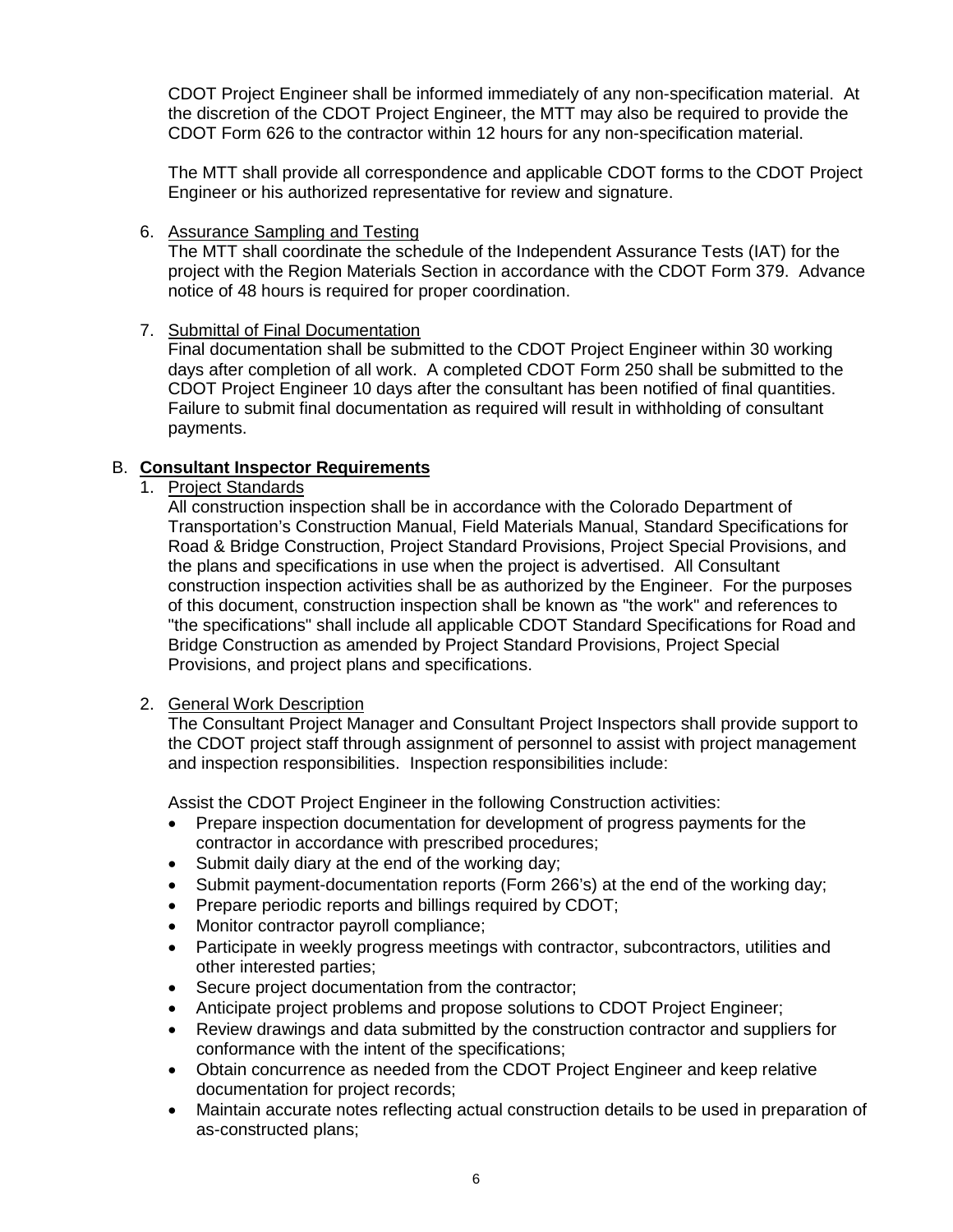- Communicate with adjacent landowners as required to resolve issues that arise due to construction;
- Monitor compliance with and take appropriate action to preserve safety on the project for all workers and traveling public in accordance with Method of Handling Traffic (MHT);
- Perform initial, follow-up, and final inspections of work in progress including interim and final measurements;
- Notify contractors and CDOT Project Engineer of non-compliance with the contract plans and specifications;
- Perform special tests, investigations, or monitoring to fulfill the intent of the CDOT inspection program;
- Aid in the preparation of correspondence to the contractor, CDOT Staff, local agencies, etc.;
- Provide liaison and communication to contractor field crews;
- Prepare final "As-Constructed" plans upon project completion;
- Prepare punch lists of uncompleted work, non-conformance reports, and deficiency notices;
- Prepare responses to contractors' and suppliers' requests for information, submittals, change notices, claims, and correspondence;
- Prepare and transmit updates of construction activities to the CDOT Public Information Office;
- Deliver material samples to designated laboratories or locations;
- Perform miscellaneous project-related duties as requested by the CDOT Project Engineer.

# 3. Personnel Qualifications

Personnel qualifications, staffing level, and number and types of vehicles shall be subject to the approval of the Engineer. The Consultant shall assign personnel for the duration of the Contract unless otherwise approved by the Engineer. Employees required to operate vehicles must possess and maintain a valid State of Colorado driver's license. The Consultant Project Manager(s) and Consultant Inspectors permanently assigned to a project shall be competent in road and bridge construction and be thoroughly familiar with CDOT specifications, manuals, forms, and documentation requirements including SiteManager. The level of qualification provided shall be as requested and approved by the CDOT Resident Engineer. The qualifications for the level(s) shall be commensurate to experience, and are as follows:

- a) Junior Level Inspector four (4) to six (6) years of experience in highway construction inspection.
- b) Senior Level Inspector more than six (6) years of experience in highway construction inspection.

The Consultant Inspectors shall either have a *National Institute for Certification in Engineering Technology (NICET\*)* Certification Level III in Highway Construction or have an Engineer-In-Training (EIT) certification from the State of Colorado, unless otherwise approved by CDOT.

A copy of work experience and proof of Certification and/or License shall be provided to the CDOT Project Engineer before work begins. Personnel provided by the Consultant who do not meet all of the specified requirements, or who fail to perform their work in an acceptable manner, shall be removed from the project when determined and directed by the CDOT Project Engineer.

\* Or equivalent as agreed to by the CDOT Project Engineer.

4. Documentation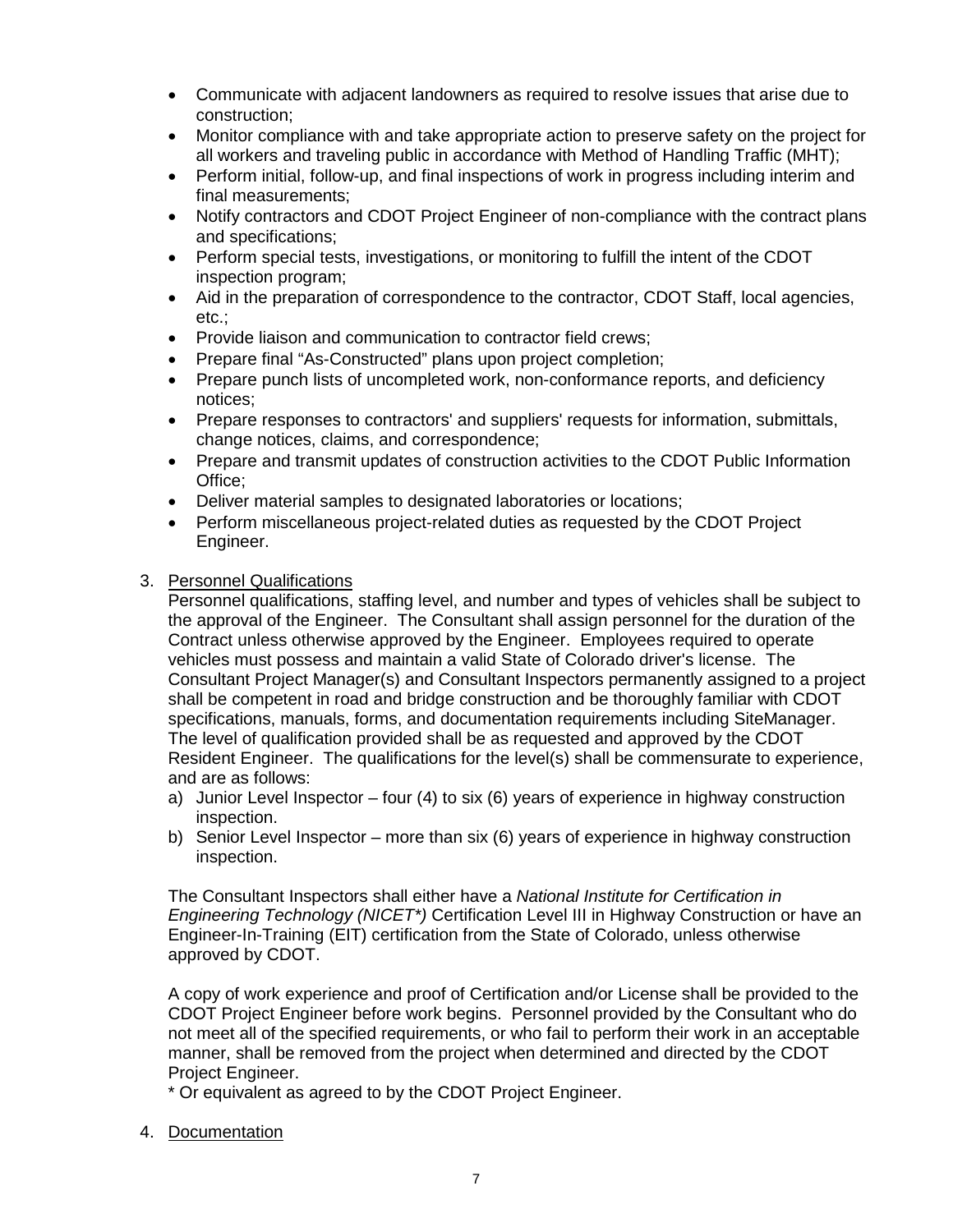Each of the Consultant's personnel shall maintain a daily diary for each day they perform work on the project. They shall use CDOT's automated Form 103a - Project Diary unless otherwise directed by the Engineer. The contents of the diary shall be brief and accurate statements of progress and conditions encountered during the prosecution of the work, and sketches as needed for clarification and documentation. Editorial comments are not to be incorporated in the diaries or on any written correspondence applicable to the project. A copy of the daily diary shall be available to the CDOT Project Engineer at the end of each workday.

# C. **Consultant Assistant Project Engineer Requirements**

# 1. Project Standards

All construction inspection shall be in accordance with the Colorado Department of Transportation's Construction Manual, Field Materials Manual, Standard Specifications for Road & Bridge Construction, Project Standard Provisions, Project Special Provisions, and the plans and specifications in use when the project is advertised. All Consultant construction inspection activities shall be as authorized by the Engineer. For the purposes of this document, construction inspection shall be known as "the work" and references to "the specifications" shall include all applicable CDOT Standard Specifications for Road and Bridge Construction as amended by Project Standard Provisions, Project Special Provisions, and project plans and specifications.

# 2. General Work Description

The Consultant Project Manager and Consultant Project Inspectors shall provide support to the CDOT project staff through assignment of personnel to assist with project management and inspection responsibilities. Inspection responsibilities include:

Assist the CDOT Project Engineer in the following Construction activities:

- Manage day to day activities and work assignments of consultant project staff as agreed by the CDOT Project Engineer.
- Report project status, needs and issues to CDOT Project Engineer daily.
- Implement project document management plan/system in accordance with relevant CDOT manuals.
- Oversee project document management plan/system compliance.
- Assign contractor RFI's to Office Engineers for coordination with the designer or CDOT Specialty Units as required.
- Prepare inspection documentation for development of progress payments for the contractor in accordance with prescribed procedures;
- Submit daily diary at the end of the working day;
- Submit payment-documentation reports (Form 266's) at the end of the working day;
- Prepare periodic reports and billings required by CDOT;
- Monitor contractor payroll compliance;
- Participate in weekly progress meetings with contractor, subcontractors, utilities and other interested parties;
- Secure project documentation from the contractor;
- Anticipate project problems and propose solutions to CDOT Project Engineer;
- Review drawings and data submitted by the construction contractor and suppliers for conformance with the intent of the specifications;
- Obtain concurrence as needed from the CDOT Project Engineer and keep relative documentation for project records;
- Maintain accurate notes reflecting actual construction details to be used in preparation of as-constructed plans;
- Communicate with adjacent landowners as required to resolve issues that arise due to construction;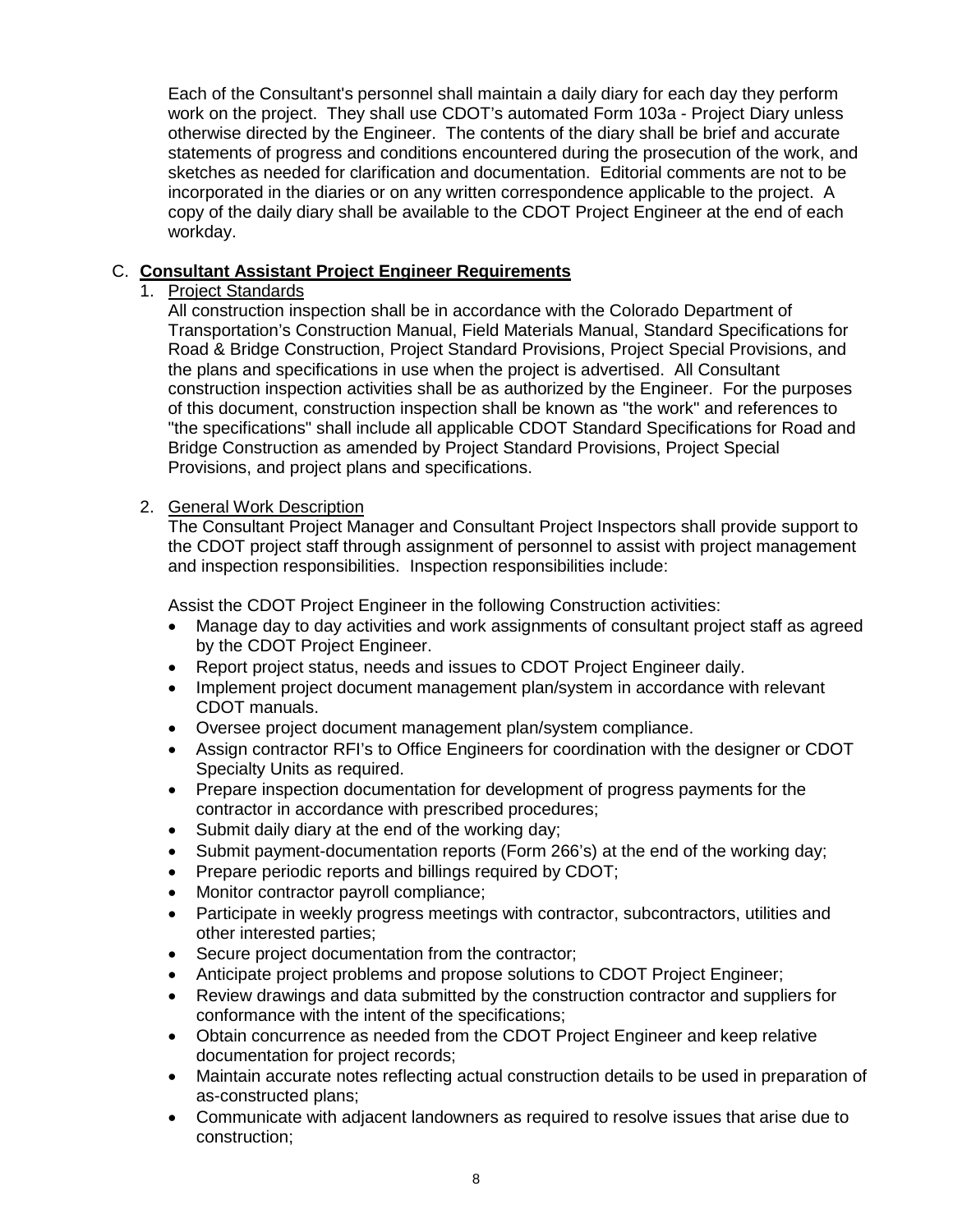- Monitor compliance with and take appropriate action to preserve safety on the project for all workers and traveling public in accordance with Method of Handling Traffic (MHT);
- Perform initial, follow-up, and final inspections of work in progress including interim and final measurements;
- Notify contractors and CDOT Project Engineer of non-compliance with the contract plans and specifications;
- Perform special tests, investigations, or monitoring to fulfill the intent of the CDOT inspection program;
- Aid in the preparation of correspondence to the contractor, CDOT Staff, local agencies, etc.;
- Provide liaison and communication to contractor field crews;
- Prepare final "As-Constructed" plans upon project completion;
- Prepare punch lists of uncompleted work, non-conformance reports, and deficiency notices;
- Prepare responses to contractors' and suppliers' requests for information, submittals, change notices, claims, and correspondence;
- Prepare and transmit updates of construction activities to the CDOT Public Information Office;
- Prepare and transmit updates of construction activities to the Flood Recovery Office (FRO);
- Deliver material samples to designated laboratories or locations;
- Perform miscellaneous project-related duties as requested by the CDOT Project Engineer.

### 3. Personnel Qualifications

Personnel qualifications, staffing level, and number and types of vehicles shall be subject to the approval of the Engineer. The Consultant shall assign personnel for the duration of the Contract unless otherwise approved by the Engineer. Employees required to operate vehicles must possess and maintain a valid State of Colorado driver's license. The Consultant Project Manager(s) and Consultant Inspectors permanently assigned to a project shall be competent in road and bridge construction and be thoroughly familiar with CDOT specifications, manuals, forms, and documentation requirements including SiteManager. The level of qualification provided shall be as requested and approved by the CDOT Resident Engineer. The qualifications for the level(s) shall be commensurate to experience, and are as follows:

- Junior Level Inspector four (4) to six (6) years of experience in highway construction inspection.
- Senior Level Inspector more than six (6) years of experience in highway construction inspection.

A copy of work experience and proof of Certification and/or License shall be provided to the CDOT Project Engineer before work begins. Personnel provided by the Consultant who do not meet all of the specified requirements, or who fail to perform their work in an acceptable manner, shall be removed from the project when determined and directed by the CDOT Project Engineer.

\* Or equivalent as agreed to by the CDOT Project Engineer.

4. Documentation

Each of the Consultant's personnel shall maintain a daily diary for each day they perform work on the project. They shall use CDOT's automated Form 103a - Project Diary unless otherwise directed by the Engineer. The contents of the diary shall be brief and accurate statements of progress and conditions encountered during the prosecution of the work, and sketches as needed for clarification and documentation. Editorial comments are not to be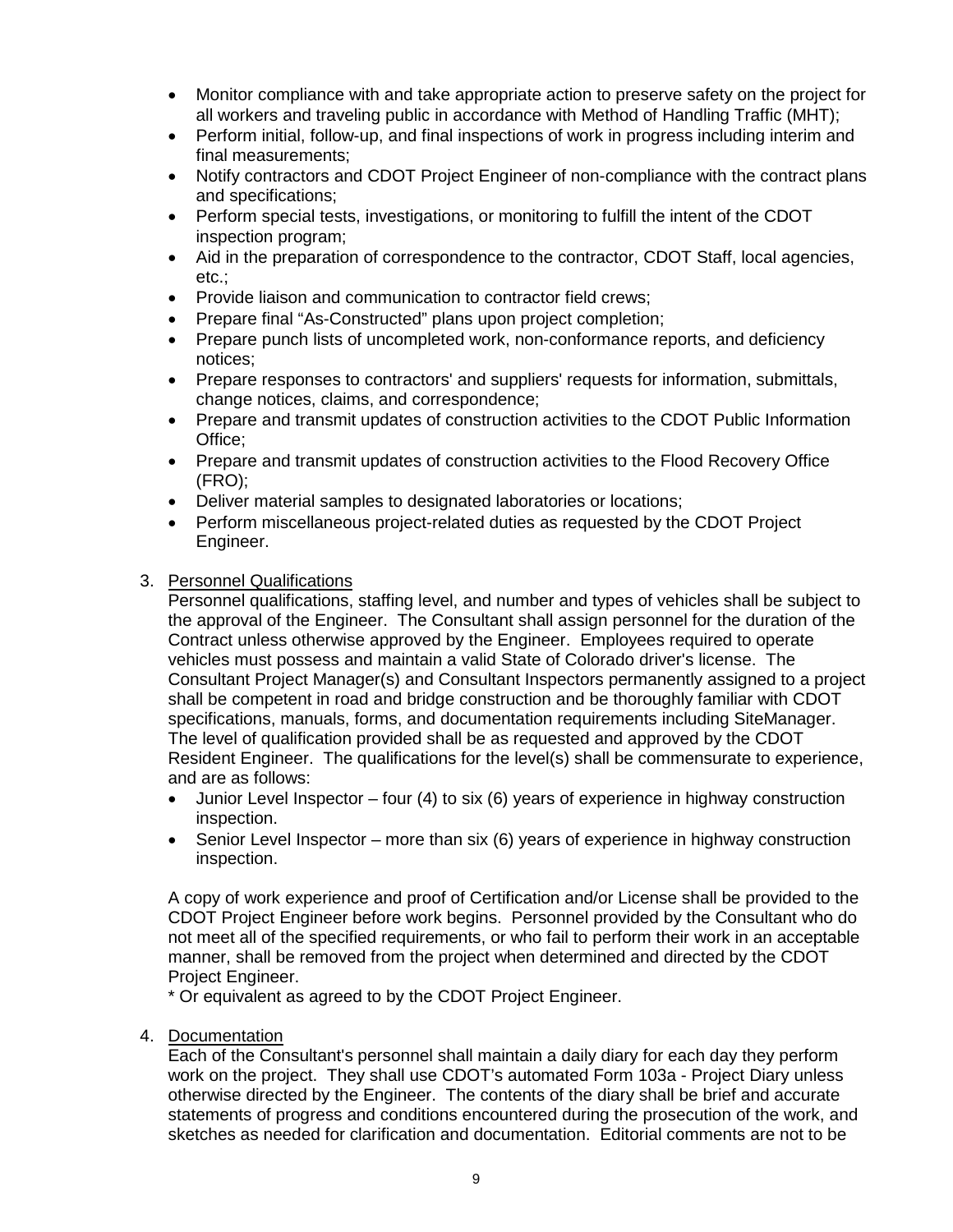incorporated in the diaries or on any written correspondence applicable to the project. A copy of the daily diary shall be available to the CDOT Project Engineer at the end of each workday.

# D. **Consultant CPM Schedule Expert:**

1. Project Standards

All scheduling and schedule review will be done in accordance with the Construction Contract, the Colorado Department of Transportation Standard Specifications for Road and Bridge Construction, the Colorado Department of Transportation (CDOT) Construction Manual and Field Materials Manual and industry norms and standards. The applicable CDOT Manual shall be the one currently in use when the construction project is advertised.

Proposed work procedures shall be coordinated with the CDOT Project Engineer prior to the start of work.

### 2. General Work Description

The Consultant CPM Schedule Expert shall be responsible for analyzing the contractors schedule in accordance with the requirements of the construction contract on CDOT's behalf. The Contractor's progress schedule along with the weekly three week "look ahead" schedule will be reviewed on a weekly basis. In addition the Consultant CPM Schedule Expert will provide scheduling support to the project and the CDOT PE as needed. At a minimum the Consultant CPM Schedule Expert will be expected to:

- a) Review the Contractor's accepted as-planned schedule, schedule updates and method statements for compliance with contract requirements.
- b) Attend work session with contractor to develop a Baseline Project schedule if needed
- c) Initial schedule review including durations, logic, sequencing, and methods statements. Provide written comments and recommendation to Project Engineer.
- d) Review complete project schedule submitted by contractor and provide written comments and recommendation to Project Engineer.
- e) Re-review complete project baseline schedule. Provide written comments and recommendation to Project Engineer.
- f) Review proposed activities, durations, and logic resulting from changes for the purposes of establishing a new baseline schedule.
- g) Review monthly project schedule updates
- h) Assemble and review as-built data and review as-built schedules.
- i) Provide ongoing schedule review and evaluation support through project completion.
- 3. Qualifications

The Consultant CPM Schedule Expert shall be permanently assigned to the project for the duration of the project and shall have the following qualifications:

The level of qualification provided shall be as requested and approved by the CDOT Resident Engineer. The qualifications for the level shall be commensurate to experience, and are as follows:

Consultant CPM Schedule Expert – ten (10) years of overall experience in highway construction, and a minimum of Three Major DOT projects performed in accordance with 108.03 and a certified Planning & Scheduling Professional (AACE International PSP Certification).

4. Additional Software &Equipment Required:

The following equipment shall be furnished along with the Consultant CPM Schedule Expert for each project in sufficient quantity and in good working order: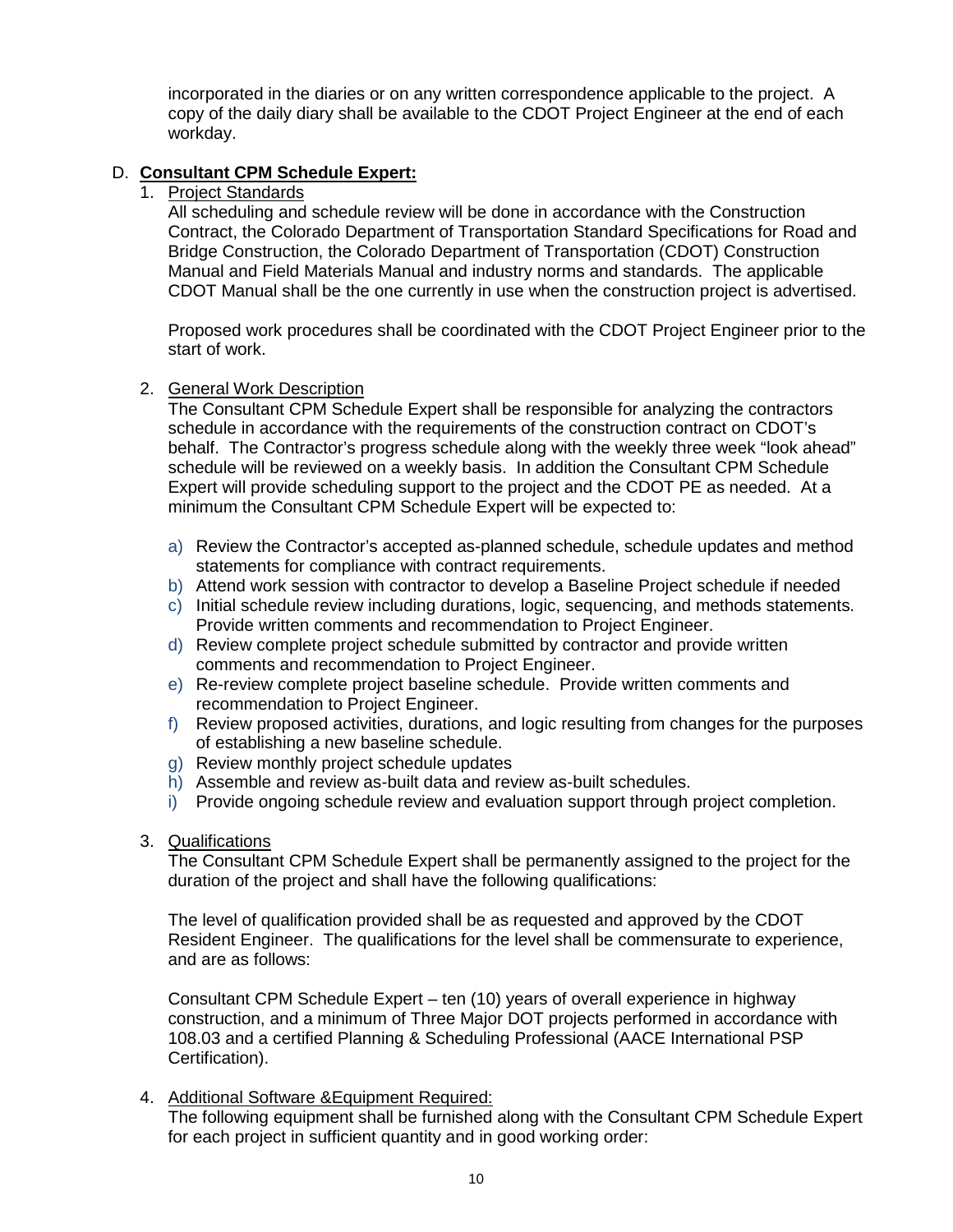- A cellular phone.
- A computer with networking capability sufficient for accessing internet email through a project-supplied internet-service provider. This computer shall be loaded with MS Office software (2003 version or later), including MS Word and MS Excel at a minimum, the latest version of MicroSoft Project and Primavera Professional Project Management Software. This computer shall be also be capable of running Micro-Station and Inroads. This computer shall be connected or networked to the Consultant-supplied main project printer/scanner described above, or shall be provided with a separate stand-alone printer.

### E. **Additional Construction Inspection and Materials Testing Requirements:**

In addition to the qualifications, requirements set forth above, the following certifications will also be required\*:

| <b>Class/Certification</b>                                                                          | Consultant<br><b>Assistant Project</b><br>Engineer | Consultant<br>Inspector | Consultant<br>Inspector's<br>Aide | Consultant<br><b>Materials</b><br>Testing<br>Technician |
|-----------------------------------------------------------------------------------------------------|----------------------------------------------------|-------------------------|-----------------------------------|---------------------------------------------------------|
| <b>Basic Highway Math</b>                                                                           | $X^*$                                              | X                       | Χ                                 | X                                                       |
| <b>Basic Construction</b><br>Surveying                                                              | $X^*$                                              | X                       | $\overline{\mathsf{x}}$           | X                                                       |
| Basic Highway Plan<br>Reading                                                                       | $X^*$                                              | X                       | $\overline{\mathsf{X}}$           | X                                                       |
| Storm water<br>Management and<br><b>Erosion Control</b>                                             | X                                                  | X                       |                                   |                                                         |
| <b>CCA Traffic Control</b><br>Supervisor                                                            | X                                                  | X                       |                                   |                                                         |
| Concrete<br>Transportation<br>Construction<br>Inspection                                            | $\overline{X}$                                     | $\overline{\mathsf{x}}$ |                                   |                                                         |
| <b>SPECIALTY</b><br><b>CERTIFICATIONS</b>                                                           |                                                    |                         |                                   |                                                         |
| NICET <sup>**</sup> Level IV in<br><b>Highway Construction</b>                                      |                                                    |                         |                                   |                                                         |
| NICET <sup>**</sup> Level III in<br><b>Highway Construction</b>                                     |                                                    |                         |                                   |                                                         |
| NICET <sup>**</sup> Level II in<br><b>Construction Materials</b><br><b>Testing &amp; Inspection</b> |                                                    |                         |                                   |                                                         |
| Colorado Asphalt<br>Technician<br><b>Certification LabCAT</b><br>(Level C includes<br>Volumetrics)  |                                                    | Level A, B              |                                   | Level A, B, C                                           |
| <b>Asphalt Paving</b><br>Inspection LabCAT<br>Level I                                               |                                                    | X                       |                                   | X                                                       |
| <b>WAQTC Soils</b><br>Certification                                                                 |                                                    | X                       |                                   | X                                                       |
| <b>ACI Field Testing</b><br>Grade I (including:                                                     |                                                    |                         |                                   | X                                                       |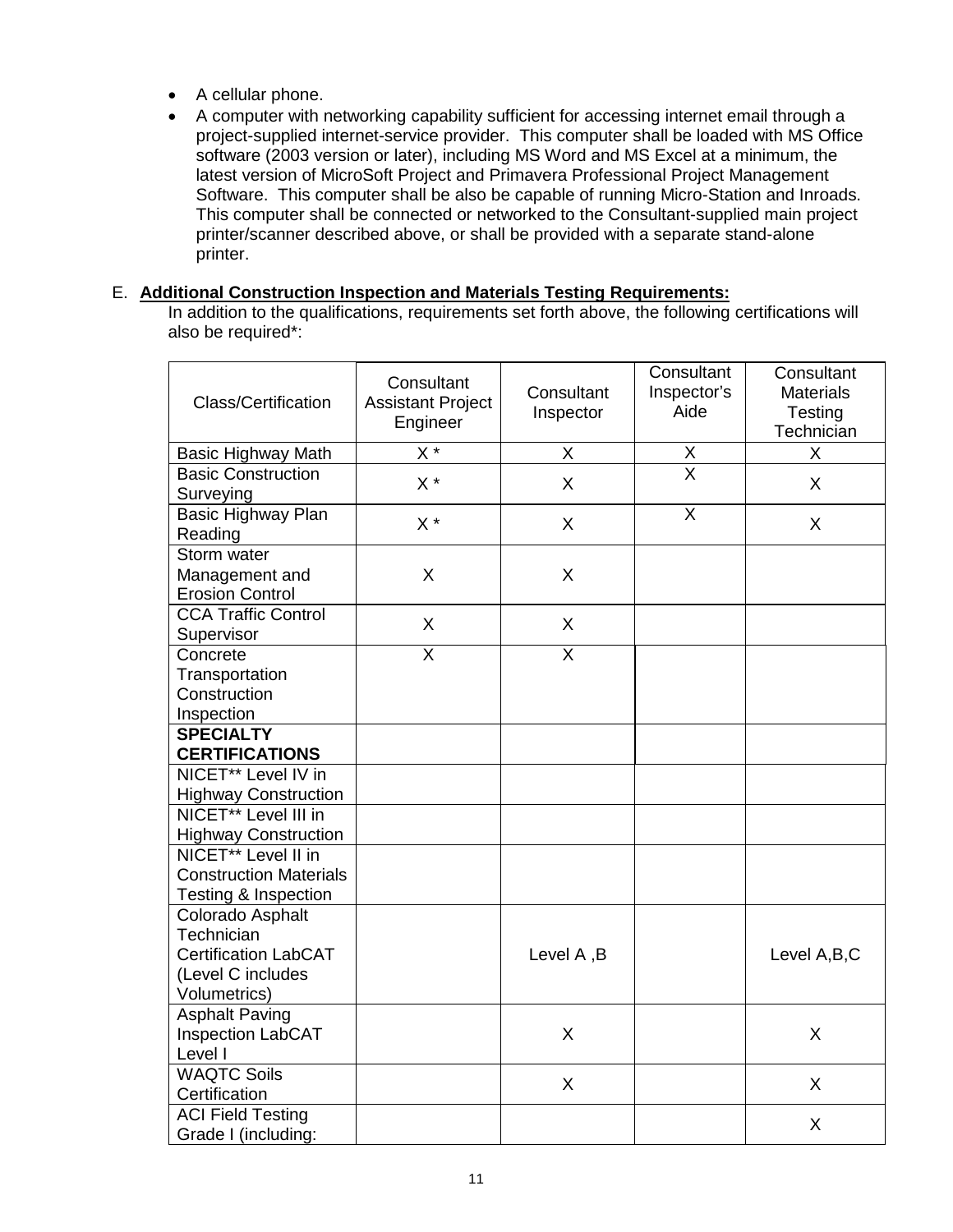| casting concrete<br>cylinders) |  |  |
|--------------------------------|--|--|
| <b>ACI Field Strength</b>      |  |  |
| Testing Grade I, or:           |  |  |
| <b>ACI Lab Testing</b>         |  |  |
| Technician Level I             |  |  |
| (including: breaking           |  |  |
| concrete beams and             |  |  |
| cylinders)                     |  |  |

\* Not required if the Consultant Project Manager or Assistant Project Manager is a licensed Professional Engineer.

\*\* Or equivalent as agreed to by the CDOT Project Engineer.

### **5. General Work Description**

The Consultant Inspectors shall inspect or sample and document specific materials and products or methods utilized in the construction of the project. The Consultant inspector shall also perform construction inspection documentation and such other project-related tasks as may be directed by the CDOT Project Engineer. The Consultant Materials Testing Technician shall perform all testing requirements per CDOT specifications. The Consultant Assistant Project Engineer will assist the CDOT Project Engineer with Project Duties as assigned. All Consultant personnel shall also perform other project-related tasks as may be directed by the CDOT Project Engineer.

### **6. Initial Project Meeting**

The Consultant shall meet with CDOT project personnel to coordinate and schedule the required work prior to active construction. The Consultant shall complete all work in accordance with the approved schedule or as approved by the Engineer.

### **7. Work Duration**

Anticipated Construction: February 2020 to September 2021.

The time for the work described in this scope of work covers the period from Notice to Proceed to September 2021 or 90 days after Final Acceptance of the construction project, whichever is later. For portions of the project, night work will be required. Work will also be required during the day, possibly on weekends, holidays, and/or on a split-shift basis. Work weeks may be in excess of or less than the standard 40-hour week.

### **8. Location of Work**

The project is located on I76 and SH 52 at the Hudson Interchange.

### **9. Authorization to Proceed**

Work shall not commence until the written notice to proceed is received by the Consultant. The work shall be completed in the time specified.

### **10. Routine Billing & Reporting**

The Consultant shall provide the following on a regular basis:

- a) Monthly billing formats, suitable to the Project Engineer, for all contract activities performed by the Consultant
- b) Monthly billings should include the contract status
- c) Periodic reports and billings required by CDOT
- d) Weekly time cards for consultant personnel. These timecards will be completed on CDOT Form